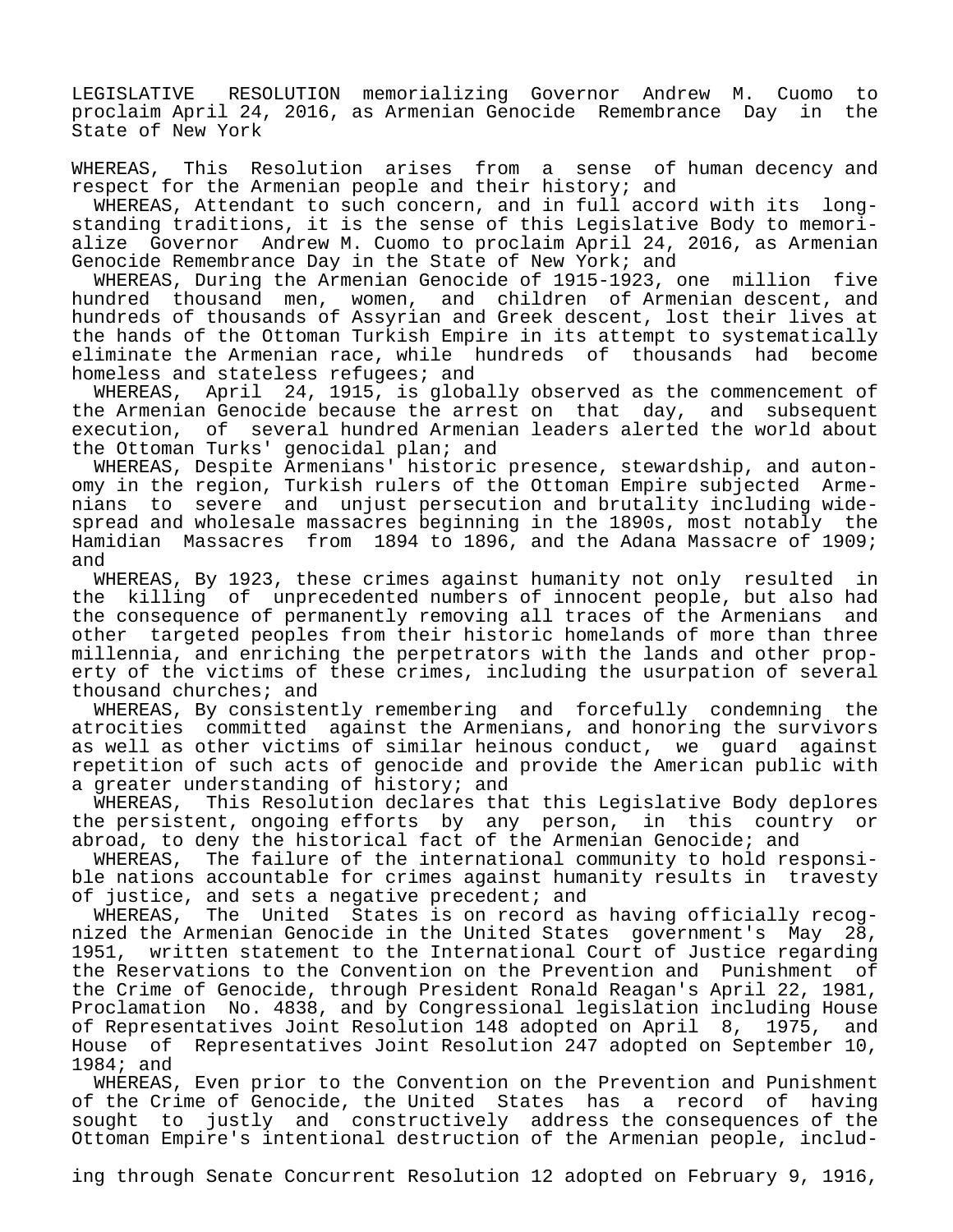Senate Resolution 359 adopted on May 11, 1920, and President Woodrow Wilson's November 22, 1920, decision entitled, "The Frontier between Armenia and Turkey"; and

 WHEREAS, On April 24, 2013, the President of the United States stated, "A full, frank, and just acknowledgment of the facts is in all of our interests. Nations grow stronger by acknowledging and reckoning with painful elements of the past, thereby building a foundation for a more just and tolerant future"; and

 WHEREAS, President Obama entered office having stated his "firmly held conviction that the Armenian Genocide is not an allegation, a personal opinion, or a point of view, but rather a widely documented fact supported by an overwhelming body of historical evidence" and affirmed his record of "calling for Turkey's acknowledgment of the Armenian Genocide"; and

 WHEREAS, In response to the Genocide and at the behest of then President Woodrow Wilson and the U.S. State Department, the Near East Relief organization was founded and was provided unprecedented complete access to all U.S. government documents and files concerning the plight of Christian minorities; and

 WHEREAS, Near East Relief was the first Congressionally-sanctioned American philanthropic effort created exclusively to rescue the Armenian Nation and other Christian minorities from annihilation after U.S. Ambassador to Constantinople Henry A. Morgenthau, Jr., pled for assistance upon personally witnessing the systematic massacre of Armenians; and

 WHEREAS, Near East Relief's efforts resulted in delivering \$117 million of assistance between 1915 and 1930, including the delivery of food, clothing, and materials for shelter, setting up refugee camps, clinics, hospitals, and orphanages; and

 WHEREAS, The generous philanthropy of the American people directly resulted in the salvation of the Armenian and Assyrian refugees nation from being completely annihilated by the Genocide by saving more than one million refugees, including more than 130,000 orphans through their humanitarian assistance; and

 WHEREAS, Near East Relief evolved into the Near East Foundation in 1930, and continues to provide humanitarian aid to people throughout the Middle East and Africa; and

 WHEREAS, New York is home to a vibrant Armenian-American community who have enriched our State through their leadership and contribution in .SO DOC S  $R4117$ 

business, agriculture, academia, government, and the arts; and WHEREAS, The State of New York endeavors to encourage and promote a

curriculum relating to human rights and genocide in order to empower future generations to prevent the recurrence of genocide; and

 WHEREAS, April 24, 2016, will mark the 101st Anniversary since the commencement of the Armenian Genocide; and

 WHEREAS, Armenians in New York, and throughout the world, have not been provided with justice for the crimes perpetrated against the Armenian nation despite the fact that a century has passed since the crimes were first committed; and

 WHEREAS, Members of the Armenian community honor the memory of the victims of this genocide and emphasize that crimes against humanity must be condemned and never be allowed; now, therefore, be it

 RESOLVED, That this Legislative Body pause in its deliberations to memorialize Governor Andrew M. Cuomo to proclaim April 24, 2016, as Armenian Genocide Remembrance Day in the State of New York; and be it further

 RESOLVED, That a copy of this Resolution, suitably engrossed, be transmitted to The Honorable Andrew M. Cuomo, Governor of the State of New